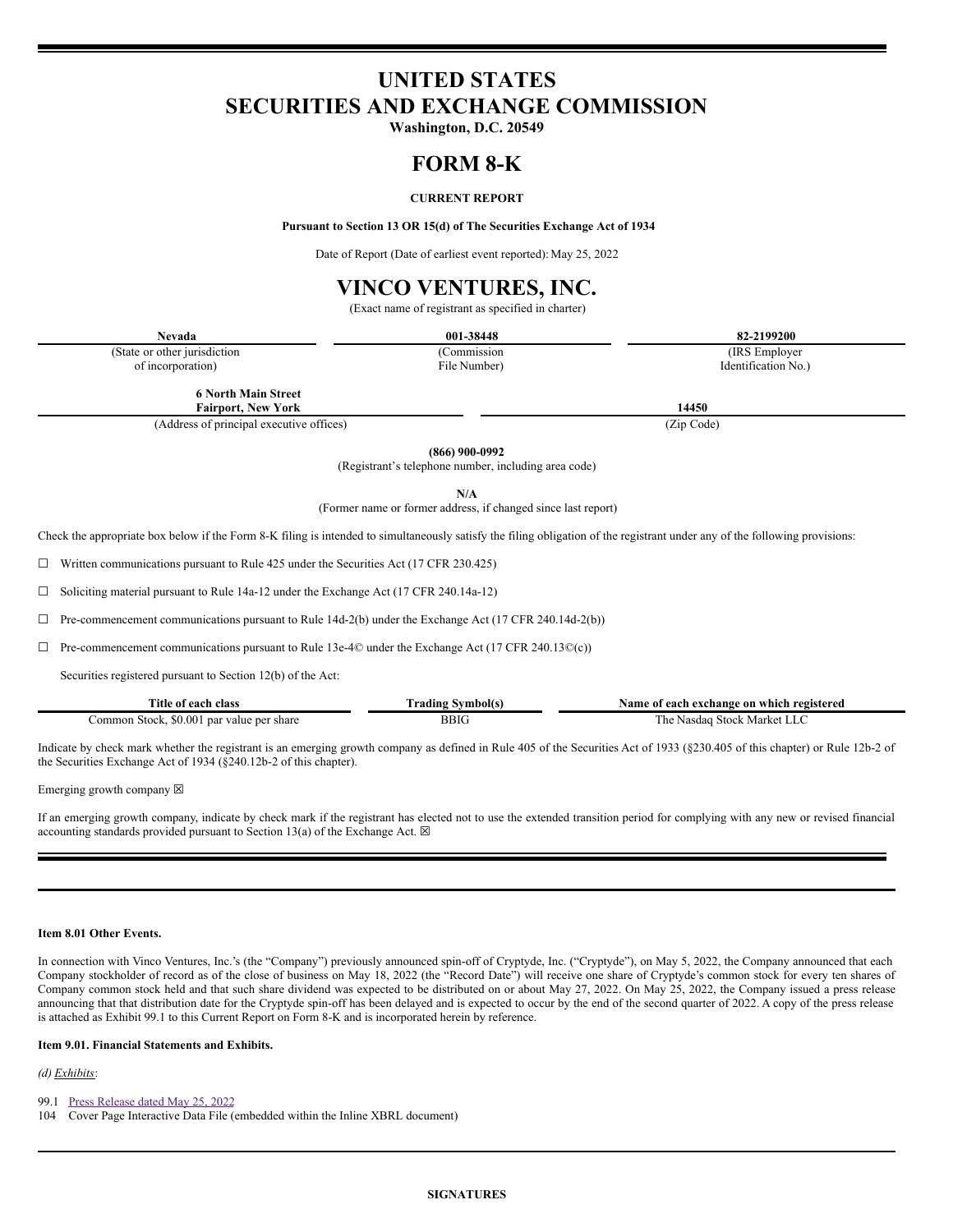Pursuant to the requirements of the Securities Exchange Act of 1934, the registrant has duly caused this report to be signed on its behalf by the undersigned thereunto duly authorized.

Date: May 25, 2022

## **VINCO VENTURES, INC.**

By: */s/ Lisa King*

Name: Lisa King

Title: Chief Executive Officer